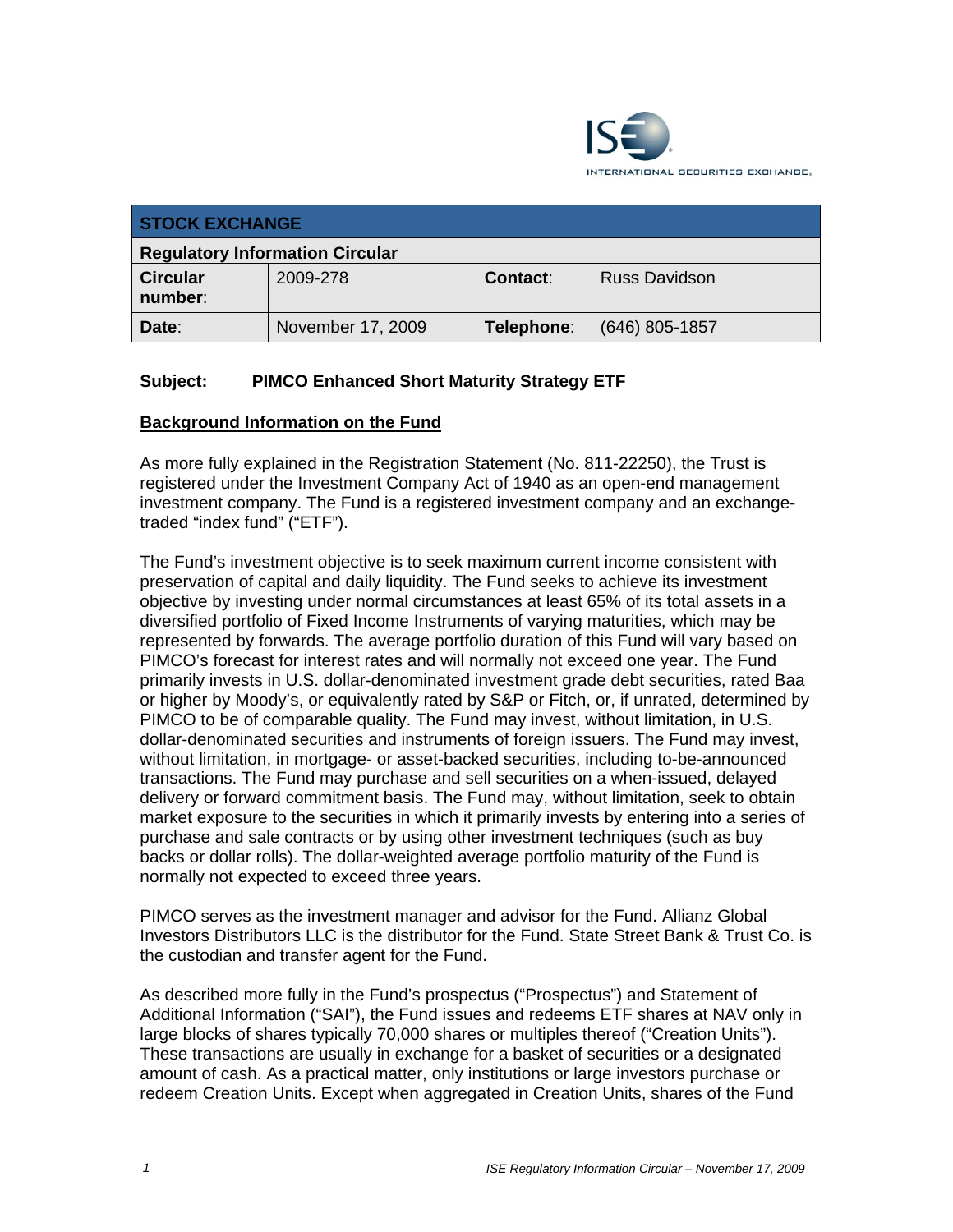are not redeemable securities. Creations and redemptions must be made by an Authorized Participant or through a firm that is either a member of the Continuous Net Settlement System of the National Securities Clearing Corporation ("NSCC") or a Depository Trust Company participant, and in each case, must have executed an agreement with the Distributor with respect to creations and redemptions of Creation Unit aggregations.

The Fund distributes substantially all of its net investment income to shareholders in the form of dividends. The Fund intends to declare and distribute income dividends monthly to shareholders of record. In addition, the Fund distributes any net capital gains it earns from the sale of portfolio securities to shareholders no less frequently than annually. Net short-term capital gains may be paid more frequently. Dividend payments are made through DTC participants and indirect participants to beneficial owners then of record with proceeds received from a Fund.

The Depository Trust Company ("DTC") will serve as securities depository for the Shares, which may be held only in book-entry form; stock certificates will not be issued. DTC, or its nominee, is the record or registered owner of all outstanding Shares.

The NAV per Share of the Fund will be determined as of the close of trading (normally, 4:00 p.m. Eastern Time ("ET")) on each day that the Exchange is open for business (a "Business Day"). NAV will be available from the Distributor and is also available to National Securities Clearing Corporation ("NSCC") participants through data made available from NSCC.

The Trust's registration statement describes the various fees and expenses for the Fund's Shares. For a more complete description of the Fund and the underlying index, visit www.pimcoetfs.com.

# **Principal Risks**

Interested persons are referred to the Prospectus for a description of risks associated with an investment in the Shares. These risks include the risk that the Fund's return may not match the return of its index for a number of reasons including the incursion by the Fund of operating expenses and costs not applicable to its index. In addition, as noted in the Prospectus, the Shares may trade at market prices that may differ from their NAV. The NAV of the Shares will fluctuate with changes in the market value of the Fund's holdings. The market prices of the Shares will fluctuate in accordance with changes in NAV as well as the supply and demand for the Shares.

# **Exchange Rules Applicable to Trading in the Shares**

The Shares are considered equity securities, thus rendering trading in the Shares subject to the Exchange's existing rules governing the trading of equity securities.

# **Trading Hours**

Trading in the Shares on ISE is on a UTP basis and is subject to ISE equity trading rules. The Shares will trade from 8:00 a.m. until 8:00 p.m. Eastern Time. Equity Electronic Access Members (" Equity EAMs") trading the Shares during the Extended Market Sessions are exposed to the risk of the lack of the calculation or dissemination of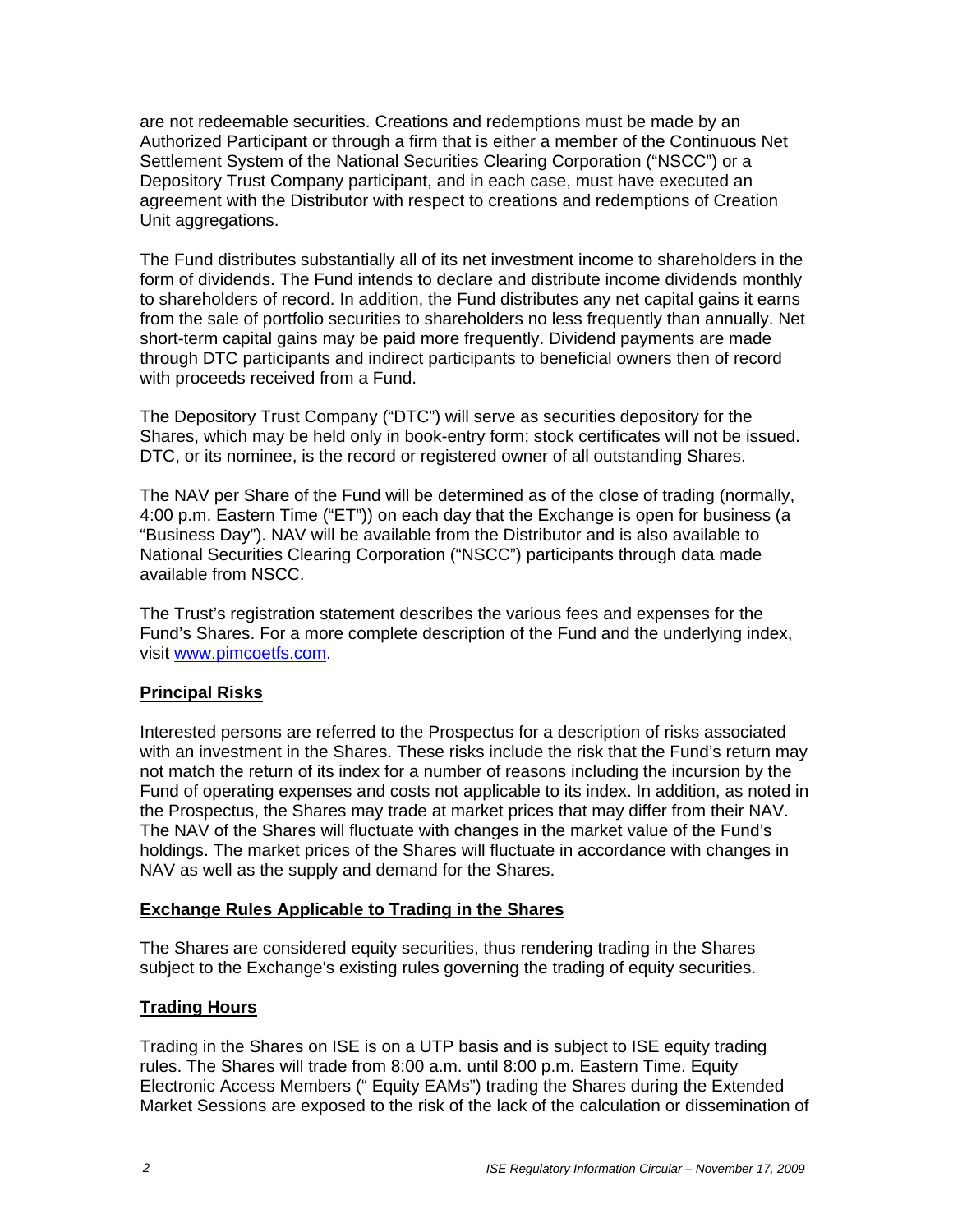underlying index value or intraday indicative value ("IIV"). For certain derivative securities products, an updated underlying index value or IIV may not be calculated or publicly disseminated in the Extended Market hours. Since the underlying index value and IIV are not calculated or widely disseminated during Extended Market hours, an investor who is unable to calculate implied values for certain derivative securities products during Extended Market hours may be at a disadvantage to market professionals.

# **Trading Halts**

ISE will halt trading in the Shares in accordance with ISE Rule 2101(a)(2)(iii). The grounds for a halt under this Rule include a halt by the primary market because it stops trading the Shares and/or a halt because dissemination of the IIV or applicable currency spot price has ceased, or a halt for other regulatory reasons. In addition, ISE will stop trading the Shares if the primary market de-lists the Shares.

#### **Delivery of a Prospectus**

Pursuant to federal securities laws, investors purchasing Shares must receive a prospectus prior to or concurrently with the confirmation of a transaction. Investors purchasing Shares directly from the Fund (by delivery of the Deposit Amount) must also receive a prospectus.

Prospectuses may be obtained through the Distributor or on the Fund's website. The Prospectus does not contain all of the information set forth in the registration statement (including the exhibits to the registration statement), parts of which have been omitted in accordance with the rules and regulations of the SEC. For further information about the Fund, please refer to the Trust's registration statement.

# **Exemptive, Interpretive and No-Action Relief Under Federal Securities Regulations**

The Commission has issued a letter dated November 10, 2009, (the "No-Action Letter") granting exemptive, interpretive and no-action relief from certain provisions of and rules under the Securities Exchange Act of 1934 for the Fund. See Letter to W. John McGuire, Morgan, Lewis & Bockius dated November 10, 2009 form Josephine A. Tao, Assistant Director, SEC Division of Trading and Markets. Equity EAMs are referred to the No-Act Letter for a complete description of the relief granted.

# **Regulation M Exemptions**

Generally, Rules 101 and 102 of Regulation M prohibit any "distribution participant" and its "affiliated purchasers" from bidding for, purchasing, or attempting to induce any person to bid for or purchase any security which is the subject of a distribution until after the applicable restricted period, except as specifically permitted in Regulation M. The provisions of the Rules apply to underwriters, prospective underwriters, brokers, dealers, and other persons who have agreed to participate or are participating in a distribution of securities.

# **Rules 101 and 102 of Regulation M**

Based on representations made by the issuer in the letter requesting no-action relief, the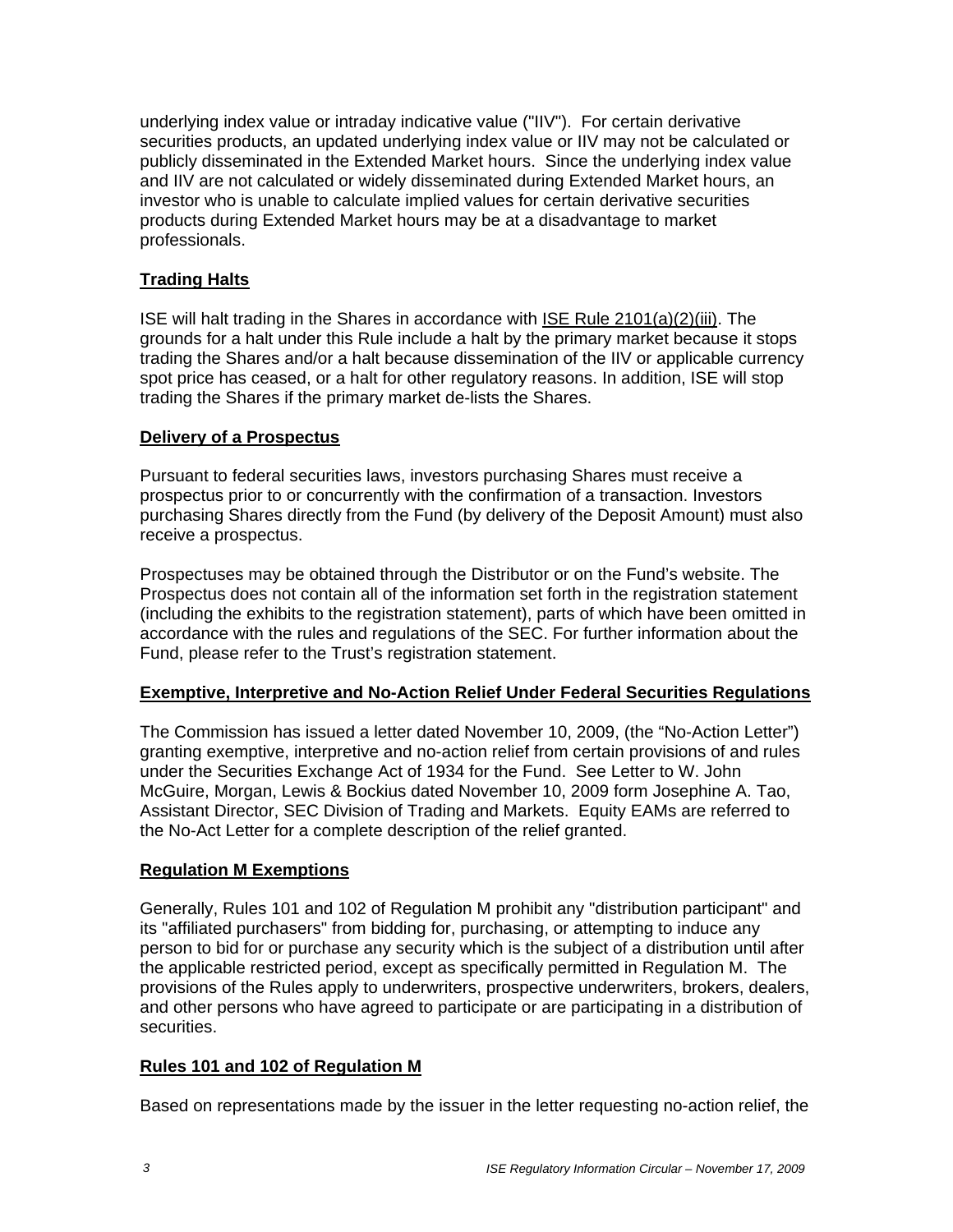Division confirmed in the No-Action Letter that the Trust is excepted under paragraph (c)(4) of Rule 101 of Regulation M with respect to the New Series thus permitting persons who may be deemed to be participating in a distribution of Shares of each of the New Series to bid for or purchase such Shares during their participation in such distribution.

In addition the Division confirmed the interpretation of Rule 101 of Regulation M that a redemption of Creation Unit size aggregations of Shares of the New Shares and the receipt of Portfolio Securities in exchange therefore by a participant in a distribution of Shares of the New Shares would not constitute an "attempt to induce any person to bid for or purchase a covered security, during the applicable restricted period" within the meaning of Regulation M, therefore would not violate Regulation M.

Based on representations made by the issuer in the letter requesting no-action relief, the Division confirmed in the No-Action Letter that the Trust is excepted under paragraph (d)(4) of Rule 102 of Regulation M with respect to the New Series, thus permitting the New Series to redeem Shares of each of the New Series during the continuous offering of such shares.

#### **Rule 10b-17**

Rule 10b-17, with certain exceptions, requires an issuer of a class of publicly traded securities to give notice of certain specified actions (for example, a dividend distribution, stock split, or rights offering) relating to such class of securities in accordance with Rule 10b-17(b).

Based on representations made by the issuer in the letter requesting no-action relief, the Commission granted an exemption from the requirements of Rule 10b-17 to the Trust with respect to the transactions in the Shares.

**This Regulatory Information Circular is not a statutory Prospectus. Equity EAMs should consult the Trust's Registration Statement, SAI, Prospectus and the Fund's website for relevant information.**